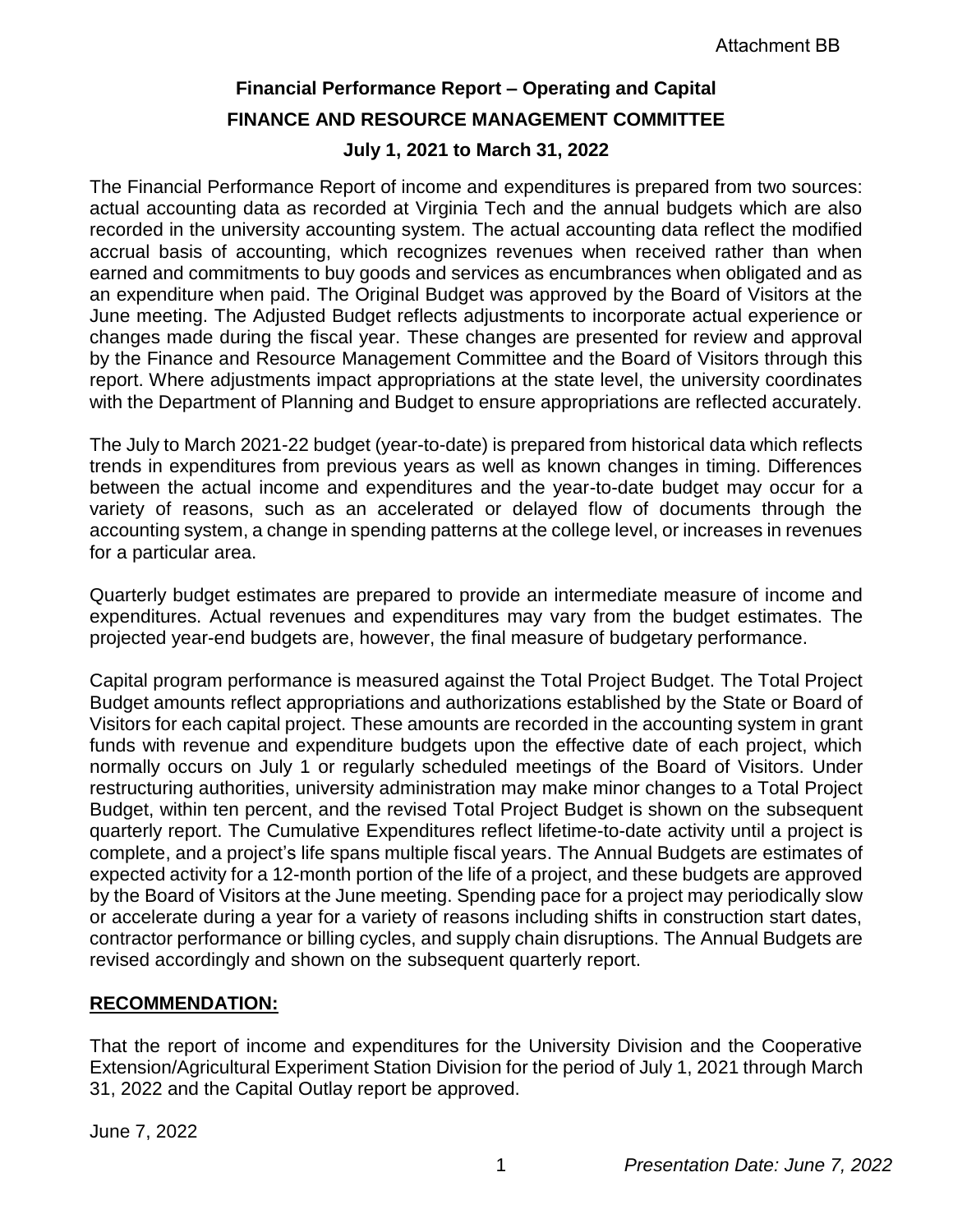### **OPERATING BUDGET 2021-22**

Dollars in Thousands

|                                             |                    | July 1, 2021 to March 31, 2022 |                         |                | Annual Budget for 2021-22 |                              |
|---------------------------------------------|--------------------|--------------------------------|-------------------------|----------------|---------------------------|------------------------------|
|                                             | Actual             | <b>Budget</b>                  | Change                  | Original       | Adjusted                  | Change                       |
| <b>Educational and General Programs</b>     |                    |                                |                         |                |                           |                              |
| <b>University Division</b>                  |                    |                                |                         |                |                           |                              |
| <b>Revenues</b>                             |                    |                                |                         |                |                           |                              |
| <b>General Fund</b>                         | \$150,172          | \$150,172                      | \$0                     | \$214,722      | \$214,275                 | $$-447(10)$                  |
| <b>Tuition and Fees</b><br>All Other Income | 627,716            | 623,766                        | 3,950(1)<br>$-1,896(2)$ | 619,620        | 631,842                   | 12,222(11)                   |
|                                             | 31,578             | 33,474                         |                         | 44,090         | 44,895                    | 805 (12)                     |
| <b>Total Revenues</b>                       | \$809,466          | \$807,412                      | \$2,054                 | \$878,432      | \$891,012                 | \$12,580                     |
| <b>Expenses</b>                             |                    |                                |                         |                |                           |                              |
| Academic Programs                           | $$-411,721$        | $$-418,925$                    | \$7,204                 | $$-559,541$    | $$-573,119$               | $$-13,578$                   |
| <b>Support Programs</b>                     | $-218,183$         | $-218,510$                     | 327                     | $-318,891$     | $-326,478$                | $-7,587$                     |
| Reserve Drawdown/(Depos                     | 0                  | 0                              | 0                       | 0              | 8,585                     | 8,585 (13)                   |
| <b>Total Expenses</b>                       | \$-629,904         | $$-637,435$                    | $$7,531$ (3)            | \$-878,432     | \$-891,012                | \$-12,580 (10,11,12)         |
| <b>NET</b>                                  | \$179,562          | \$169,977                      | \$9,585                 | \$0            | \$0                       | \$0                          |
| <b>CE/AES Division</b>                      |                    |                                |                         |                |                           |                              |
| <b>Revenues</b>                             |                    |                                |                         |                |                           |                              |
| <b>General Fund</b>                         | \$59,045           | \$59,045                       | \$0                     | \$79,216       | \$79,633                  | \$417(14)                    |
| <b>Federal Appropriation</b>                | 12,332             | 13,091                         | $-759(4)$               | 15,647         | 16,811                    | 1,164(15)                    |
| All Other Income                            | 1,108              | 675                            | 433 (5)                 | 750            | 750                       | 0                            |
| <b>Total Revenues</b>                       | \$72,485           | \$72,811                       | $$-326$                 | \$95,613       | \$97,194                  | \$1,581                      |
| <b>Expenses</b>                             |                    |                                |                         |                |                           |                              |
| Academic Programs                           | $$-67,330$         | $$-72,108$                     | $$4,778$ (6)            | $$-88,315$     | $$-92,801$                | $$-4,486$                    |
| <b>Support Programs</b>                     | $-5,501$           | $-5,746$                       | 245                     | $-7,298$       | $-7,298$                  | $\Omega$                     |
| Reserve Drawdown/(Depos                     | 0                  | 0                              | 0                       | 0              | 2,905                     | 2,905 (16)                   |
| <b>Total Expenses</b>                       | $$-72,831$         | $$-77,854$                     | \$5,023                 | $$-95,613$     | $$-97,194$                | $$-1,581$ (14,15)            |
| <b>NET</b>                                  | $$ -346$           | $$-5,043$                      | \$4,697                 | \$0            | \$0                       | \$0                          |
| <b>Auxiliary Enterprises</b>                |                    |                                |                         |                |                           |                              |
| Revenues                                    | \$327,230          | \$323,857                      | \$3,373(7)              | \$355,918      | \$365,468                 | \$9,550(7)                   |
| Expenses                                    | $-254,237$         | $-263,468$                     | 9,231(7)                | $-350,771$     | $-389,326$                | $-38,555(7)$                 |
| Reserve Drawdown/(Deposit                   | $-72,993$          | $-60,389$                      | $-12,604(7)$            | $-5,147$       | 23,858                    | 29,005 (7)                   |
| <b>NET</b>                                  | \$0                | \$0                            | \$0                     | \$0            | \$0                       | \$0                          |
| <b>Sponsored Programs</b>                   |                    |                                |                         |                |                           |                              |
| Revenues                                    | \$275,100          | \$270,739                      | $$4,361$ (8)            | \$355,706      | \$355,706                 | \$0                          |
| <b>Federal Pandemic Relief</b>              | 35,387             | 35,387                         | 0                       | 0              | 35,387                    | 35,387 (17)                  |
| Expenses                                    | $-295,903$         | $-302,371$                     | $6,468$ (8)             | $-355,706$     | $-380,604$                | $-24,898(17)$                |
| Reserve Drawdown/(Deposit                   | $-14,584$          | $-3,755$                       | $-10,829$               | 0              | $-10,489$                 | $-10,489$                    |
| <b>NET</b>                                  | \$0                | \$0                            | \$0                     | \$0            | \$0                       | \$0                          |
| <b>Student Financial Assistance</b>         |                    |                                |                         |                |                           |                              |
| Revenues                                    | \$35,933           | \$36,502                       | $$-569$                 | \$38,340       | \$38,087                  | $$-253(18)$                  |
| Expenses                                    | $-34,149$          | $-35,492$                      | 1,343                   | $-38,340$      | $-38,087$                 | 253 (18)                     |
| Reserve Drawdown/(Deposit<br><b>NET</b>     | 0<br>\$1,784       | 0<br>\$1,010                   | 0<br>\$774              | 0<br>\$0       | 0<br>\$0                  | $\mathbf 0$<br>\$0           |
|                                             |                    |                                |                         |                |                           |                              |
| All Other Programs *                        |                    |                                |                         |                |                           |                              |
| Revenue                                     | \$18,527           | \$18,910                       | $$-383$                 | \$13,923       | \$23,342                  | \$9,419                      |
| <b>Federal Pandemic Relief</b><br>Expenses  | 23,148<br>$-4,600$ | 23,148<br>$-11,189$            | 0<br>$6,589$ (9)        | 0<br>$-13,923$ | 23,148<br>$-37,973$       | 23,148 (19)<br>$-24,050(19)$ |
| Reserve Drawdown/(Deposit                   | $-37,075$          | $-30,869$                      | $-6,206$ (9)            | 0              | $-8,517$                  | $-8,517(19)$                 |
| <b>NET</b>                                  | \$0                | \$0                            | \$0                     | \$0            | \$0                       | \$0                          |
| <b>Total University</b>                     |                    |                                |                         |                |                           |                              |
| Revenues                                    | \$1,597,276        | \$1,588,766                    | \$8,510                 | \$1,737,932    | \$1,829,344               | \$91,412                     |
| Expenses                                    | $-1,291,624$       | $-1,327,809$                   | 36,185                  | $-1,732,785$   | $-1,834,196$              | $-101,411$                   |
| Reserve Drawdown/(Deposit                   | $-124,652$         | $-95,013$                      | $-29,639$               | $-5,147$       | 4,852                     | 9,999                        |
| <b>NET</b>                                  | \$181,000          | \$165,944                      | \$15,056                | \$0            | \$0                       | \$0                          |

\* All Other Programs include federal work study, surplus property, local funds, and unique military activities.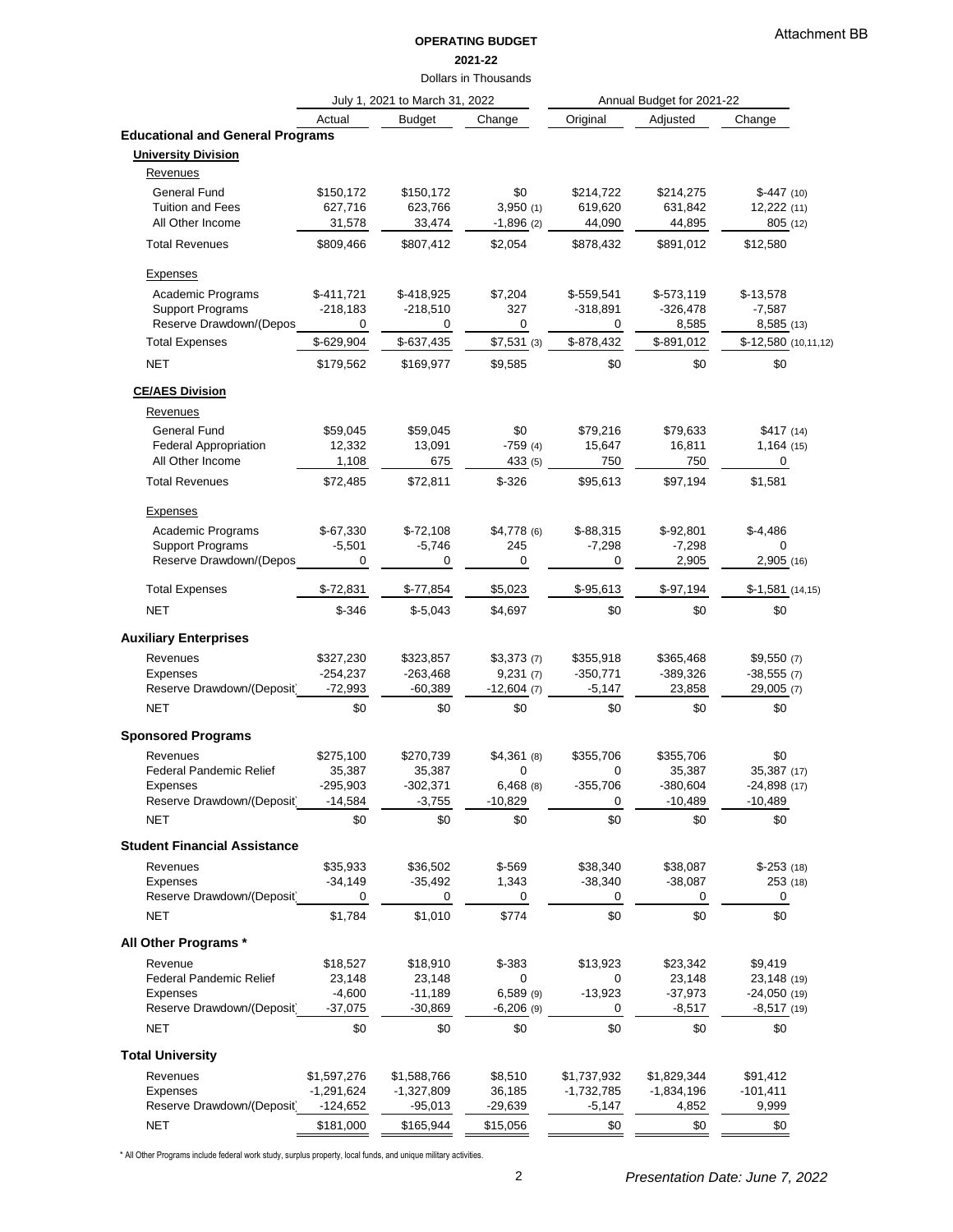- 1. Tuition and Fee revenues are higher than projected due to the timing of tuition payments and student financial aid activity.
- 2. University Division all other income revenues are lower than projected due to timing of revenues.
- 3. University Division E&G Academic and Support program expenditures are lower than projected due to timing of expenditures.
- 4. The budget for federal revenue is established to match projected allotments from the federal government that are expected to be drawn down during the state fiscal year. All expenses in federal programs are covered by drawdowns of federal revenue up to allotted amounts. Federal revenue in the Cooperative Extension and Agriculture Experiment Station Division is lower than projected due to the timing of federal drawdown.
- 5. Cooperative Extension and Agriculture Experiment Station Division All Other Income are higher than projected due to milk sales and self-generated revenues.
- 6. Cooperative Extension and Agriculture Experiment Station Division academic program expenditures are lower than historical projections due to timing of expenses and locality recovery activity.
- 7. Quarterly and projected annual variances are explained in the Auxiliary Enterprises section of this report
- 8. Historical patterns have been used to develop a measure of the revenue and expenditure activity for Sponsored Programs. Actual revenues and expenses may vary from the budget estimates because projects are initiated and concluded on an individual basis without regard to fiscal year. The sponsored research expenditures are 11.3% higher than March 31, 2021.
- 9. Expenses for All Other Programs was lower than projected due to timing of expenditures and lower than projected Surplus Property activity.
- 10. The annual budget for the University Division General Fund was decreased \$0.4 million for the state share of salary and fringe benefit rate changes.
- 11. In June, the budget for Tuition and Fees was increased \$0.8 million for planned Fall 2021 Graduate enrollment and scholarships. The budget was increased \$9.0 million for higher than projected graduate and professional on-campus revenue, undergraduate residency mixture, and higher than projected program fees. The tuition and fee budget was increased \$2.4 million for higher than projected summer enrollments. The corresponding expenditure budgets have been adjusted accordingly.
- 12. The University Division All Other Income revenue budget was increased \$0.8 million for selfgenerated earmarked revenues. The corresponding expenditure budgets have been adjusted accordingly.
- 13. The University Division had a cash balance of \$8.6 million at the end of the fiscal year 2020- 21. The university authorized a one-time expenditure budget increase of \$8.6 million to accomplish work which was previously delayed by the pandemic.
- 14. The Cooperative Extension/Agriculture Experiment State Division General Fund revenue budget was increased \$0.4 million for the state share of salary and fringe benefit rate changes. The corresponding expenditure budgets have been adjusted accordingly.
- 15. The federal revenue budget in the Cooperative Extension/Agriculture Experiment Station Division has been increased by \$1.2 million for the carryover of unexpended federal funds in fiscal year 2020-21. The corresponding expenditure budgets have been adjusted accordingly.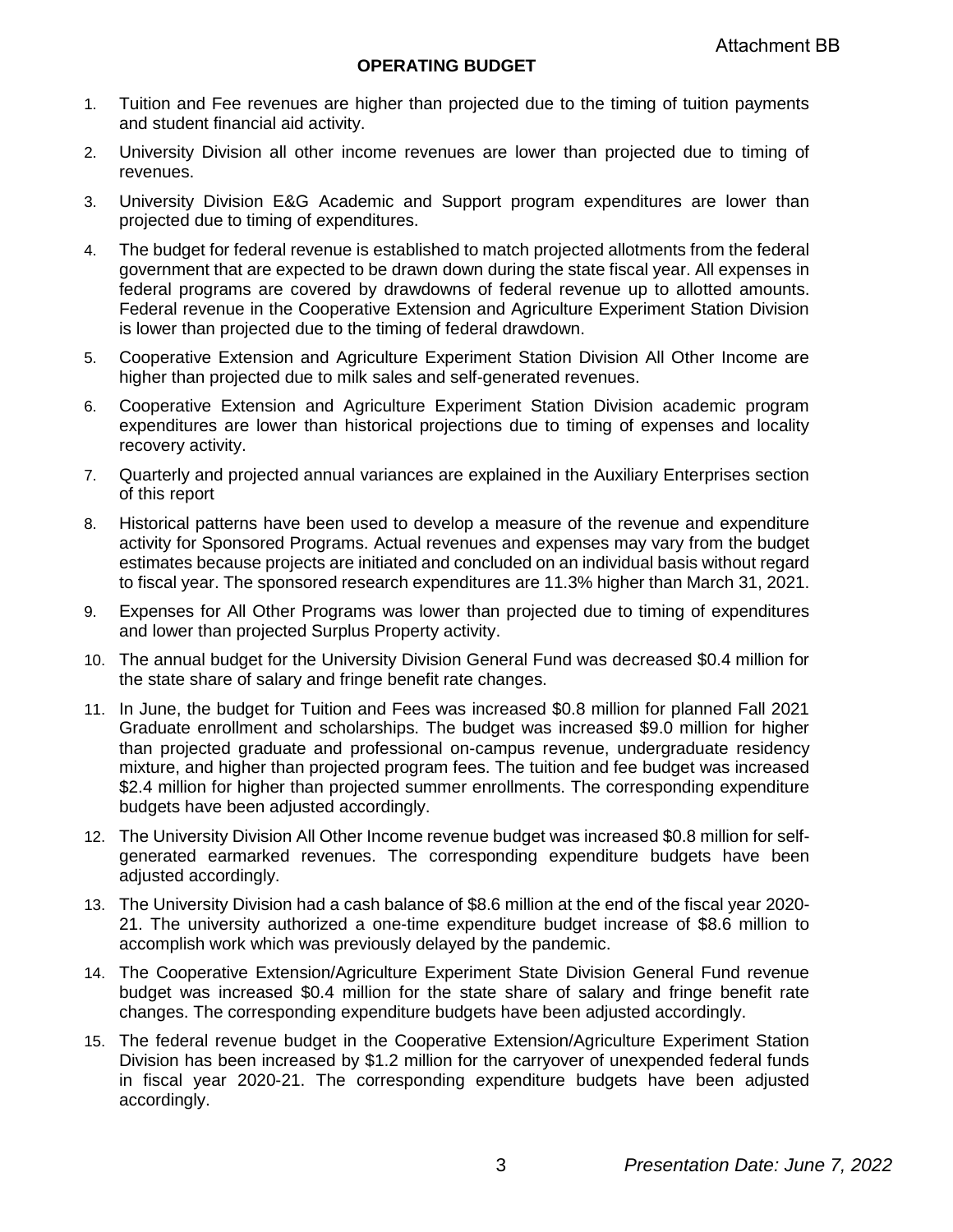- 16. The Cooperative Extension and Agriculture Experiment Station division had a state E&G cash balance of \$2.9 million at the end of fiscal year 2020-21. The university authorized a one-time expenditure budget increase of \$2.9 million to accomplish work which was previously delayed by the pandemic.
- 17. Virginia Tech received \$35.4 million funding through The Higher Education Emergency Relief Fund II and III (HEERF II & III) programs for the Student Financial Aid award expenditures. In addition, other miscellaneous CARES allocations received by the institution, not recorded in the Auxiliary or E&G programs, are recorded as Sponsored Programs activity. The Sponsored Programs budget was increased by \$35.4 million to accommodate the federal pandemic relief funds.
- 18. The Student Financial Assistance revenue and expenditure budgets were decreased \$0.6 million for the finalization of the scholarship budget and technical accounting changes and increased \$0.3 million for the SCHEV GEAR Up scholarship program.
- 19. The projected annual budgets for All Other Programs were increased \$0.2 million for increased Surplus Property business volume, and \$23.1 million for pandemic relief clearing. The projected annual revenue budgets were increased \$5.6 million for federal revenue earmarked for Kentland Farm capital lease and \$3.6 million for technical alignment of university initiatives. The projected annual expense budgets were increased \$0.9 million for outstanding 2020-21 commitments that were initiated but not completed before June 30, 2021.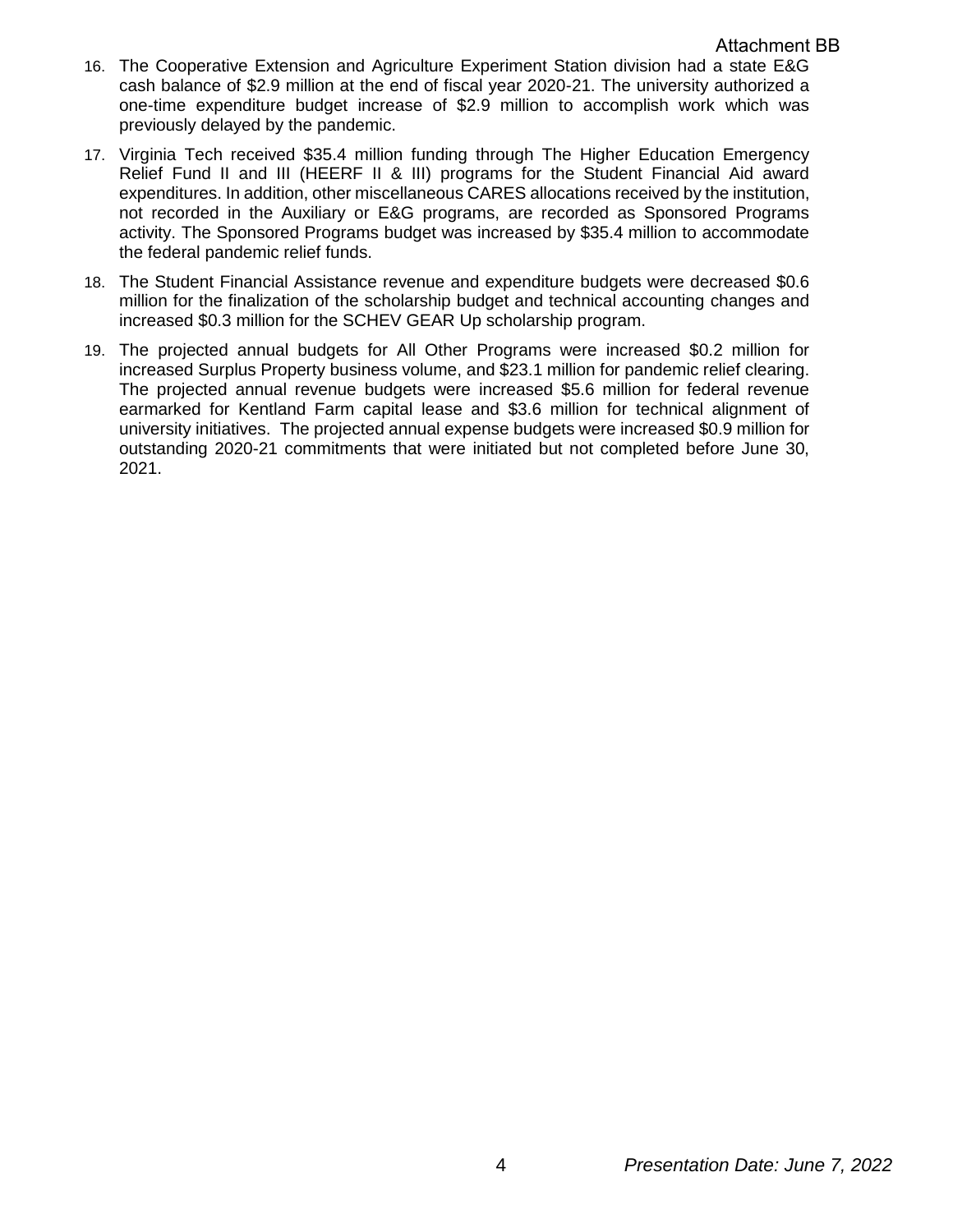#### **AUXILIARY ENTERPRISES**

Dollars in Thousands

|                                       | July 1, 2021 to March 31, 2022<br>Annual Budget for 2021-22 |               |              |            |            |                       |  |
|---------------------------------------|-------------------------------------------------------------|---------------|--------------|------------|------------|-----------------------|--|
|                                       | Actual                                                      | <b>Budget</b> | Change       | Original   | Adjusted   | Change                |  |
| <b>Residence and Dining Halls *</b>   |                                                             |               |              |            |            |                       |  |
| Revenues                              | \$128,838                                                   | \$127,992     | \$846        | \$132,387  | \$135,691  | $$3,304$ (4)          |  |
| Expenses                              | $-85,303$                                                   | $-86,215$     | 912          | $-128,747$ | $-134,262$ | $-5,515(6,7)$         |  |
| Reserve Drawdown/(Deposit             | $-43,535$                                                   | $-41,777$     | $-1,758$     | $-3,640$   | $-1,429$   | 2,211 (4,6,7)         |  |
| <b>Net</b>                            | \$0                                                         | \$0           | \$0          | \$0        | \$0        | \$0                   |  |
| <b>Parking and Transportation</b>     |                                                             |               |              |            |            |                       |  |
| Revenues                              | \$16,394                                                    | \$15,798      | \$596        | \$15,722   | \$18,700   | $$2,978$ (8)          |  |
| <b>Expenses</b>                       | $-9,975$                                                    | $-10,508$     | 533          | $-16,912$  | $-19,913$  | $-3,001(6,8)$         |  |
| Reserve Drawdown/(Deposit             | $-6,419$                                                    | $-5,290$      | $-1,129$     | 1,190      | 1,213      | 23(6,8)               |  |
| Net                                   | \$0                                                         | \$0           | \$0          | \$0        | \$0        | \$0                   |  |
| <b>Telecommunications Services</b>    |                                                             |               |              |            |            |                       |  |
| Revenues                              | \$18,533                                                    | \$18,403      | \$130        | \$21,594   | \$21,671   | \$77(5)               |  |
| Expenses                              | $-14,363$                                                   | $-17,014$     | 2,651(1)     | $-21,856$  | $-27,276$  | $-5,420(5,6,9)$       |  |
| Reserve Drawdown/(Deposit             | $-4,170$                                                    | $-1,389$      | $-2,781$     | 262        | 5,605      | 5,343(6,9)            |  |
| <b>Net</b>                            | \$0                                                         | \$0           | \$0          | \$0        | \$0        | \$0                   |  |
| <b>University Services * **</b>       |                                                             |               |              |            |            |                       |  |
| Revenues                              | \$55,406                                                    | \$55,362      | \$44         | \$55,967   | \$55,951   | $$-16(5)$             |  |
| <b>Expenses</b>                       | $-35,388$                                                   | $-39,378$     | 3,990(2)     | $-55,493$  | $-58,029$  | $-2,536$ $(5,6,7,10)$ |  |
| Reserve Drawdown/(Deposit             | $-20,018$                                                   | $-15,984$     | $-4,034$     | $-474$     | 2,078      | 2,552 (5,6,7,10)      |  |
| <b>Net</b>                            | \$0                                                         | \$0           | \$0          | \$0        | \$0        | \$0                   |  |
| Intercollegiate Athletics *           |                                                             |               |              |            |            |                       |  |
| Revenues                              | \$70,076                                                    | \$69,786      | \$290        | \$78,327   | \$84,446   | \$6,119(11)           |  |
| Expenses                              | $-75,227$                                                   | $-75,333$     | 106          | $-77,596$  | $-96,642$  | $-19,046(6,11)$       |  |
| Reserve Drawdown/(Deposit             | 5,151                                                       | 5,547         | $-396$       | $-731$     | 12,196     | 12,927 (6,11)         |  |
| <b>Net</b>                            | \$0                                                         | \$0           | \$0          | \$0        | \$0        | \$0                   |  |
| <b>Electric Service *</b>             |                                                             |               |              |            |            |                       |  |
| Revenues                              | \$22,893                                                    | \$22,806      | \$87         | \$34,775   | \$31,396   | $$-3,379$ (5,12)      |  |
| Expenses                              | $-25,958$                                                   | $-26,006$     | 48           | $$-34,197$ | $-35,293$  | $-1,096$ (5,6,12)     |  |
| Reserve Drawdown/(Deposit             | 3,065                                                       | 3,200         | $-135$       | $-578$     | 3,897      | 4,475 (6,12)          |  |
| Net                                   | \$0                                                         | \$0           | \$0          | \$0        | \$0        | \$0                   |  |
| Inn at VT/Skelton Conf. Center        |                                                             |               |              |            |            |                       |  |
| Revenues                              | \$5,709                                                     | \$5,718       | $$ -9$       | \$9,056    | \$8,152    | $$-904(5,13)$         |  |
| Expenses                              | $-6,502$                                                    | $-6,558$      | 56           | $-10,354$  | $-10,463$  | $-109(5,6,13)$        |  |
| Reserve Drawdown/(Deposit             | 793                                                         | 840           | -47          | 1,298      | 2,311      | 1,013(5,6,13)         |  |
| Net                                   | \$0                                                         | \$0           | \$0          | \$0        | \$0        | \$0                   |  |
| <b>Other Enterprise Functions ***</b> |                                                             |               |              |            |            |                       |  |
| Revenues                              | \$9,381                                                     | \$7,992       | $$1,389$ (3) | \$8,090    | \$9,461    | \$1,371(5,14)         |  |
| Expenses                              | $-1,521$                                                    | $-2,456$      | 935          | $-5,616$   | $-7,448$   | $-1,832(5,6,14)$      |  |
| Reserve Drawdown/(Deposit             | $-7,860$                                                    | $-5,536$      | $-2,324$     | $-2,474$   | $-2,013$   | 461 (5,6,14)          |  |
| <b>Net</b>                            | \$0                                                         | \$0           | \$0          | \$0        | \$0        | \$0                   |  |
| <b>TOTAL AUXILIARIES</b>              |                                                             |               |              |            |            |                       |  |
| Revenues                              | \$327,230                                                   | \$323,857     | \$3,373      | \$355,918  | \$365,468  | \$9,550               |  |
| <b>Expenses</b>                       | $-254,237$                                                  | $-263,468$    | 9,231        | $-350,771$ | $-389,326$ | $-38,555$             |  |
| Reserve Drawdown/(Deposit             | $-72,993$                                                   | $-60,389$     | $-12,604$    | $-5,147$   | 23,858     | 29,005                |  |
| <b>Net</b>                            | \$0                                                         | \$0           | \$0          | \$0        | \$0        | \$0                   |  |

\* University Systems include Dormitory and Dining Hall System, University Services System, Intercollegiate Athletics System, and Electric Service System. The Systems were created to provide assurance to bond holders that system revenues are pledged for the payment of debt service and to allow for dedicated repair and replacement that are not subject to liens of any creditor of the university.

\*\* University Services System includes Career & Professional Development, Center for the Arts, Health Services, Recreational Sports, Student Engagement & Campus Life, Cultural and Community Centers, Student Organizations, and the VT Rescue Squad.

\*\*\* Other Enterprise Functions include Golf Course, Hokie Passport, Library Café, Library Photocopy, Licensing & Trademark, Little Hokie Hangout, New Student and Family Programs, Pouring Rights, Printing Services, Software Sales, Tailor Shop and Clearing Accounts.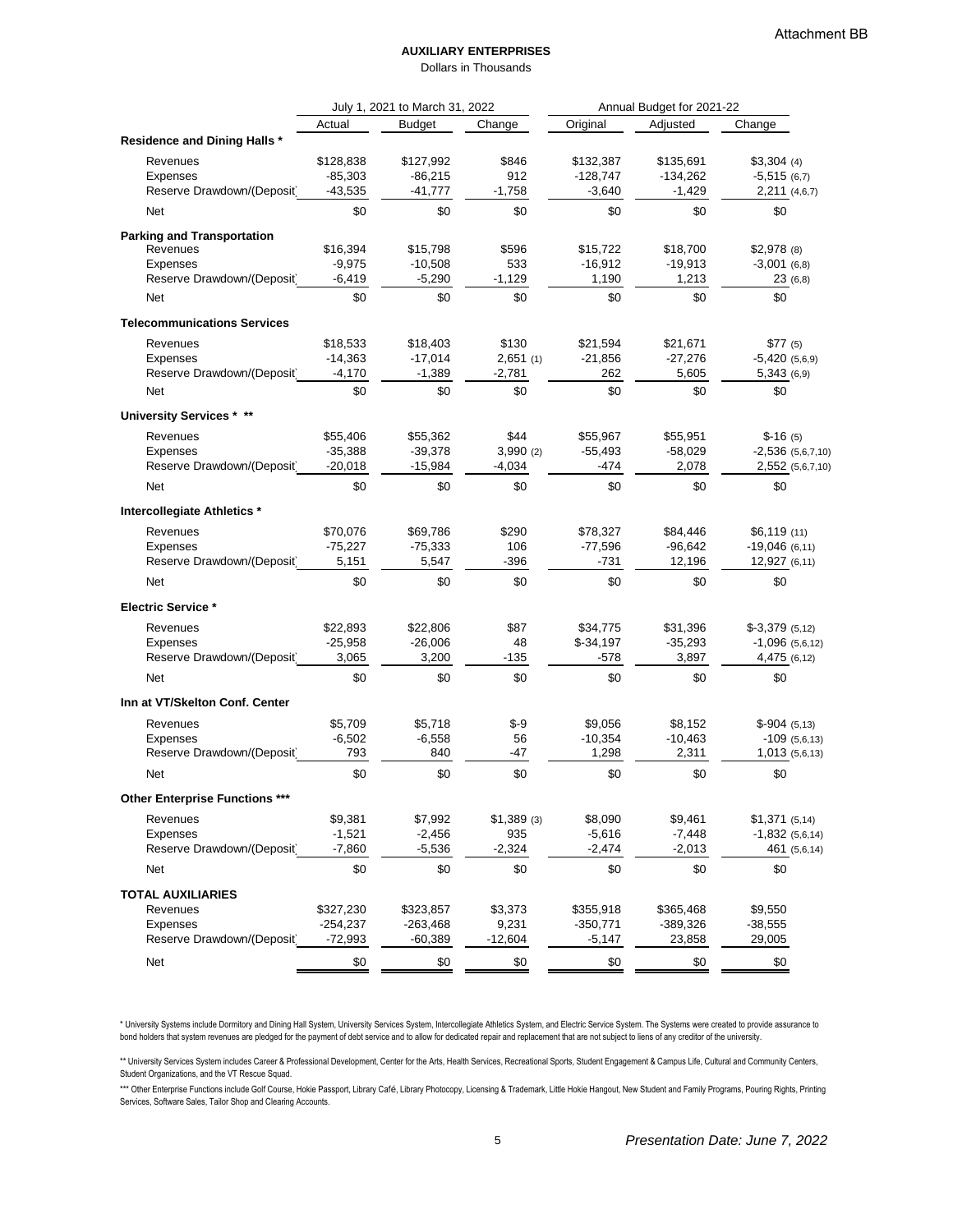- 1. Expenses in Telecommunications Services are lower than projected due to timing of network telecommunication projects.
- 2. Expenses for the University Services System are lower than projected due to timing of expenses.
- 3. Revenues for Other Enterprise Functions are higher than projected due to increased business volume in New Student Programs and Software Sales.
- 4. The annual revenue for Residence and Dining Halls were decreased \$3.2 million in 2<sup>nd</sup> quarter for lower than anticipated residence hall occupancy, increased \$2.1 million in 3<sup>rd</sup> quarter for residential quarantine space agreements, higher residential spring occupancy, and summer conference revenues, and increased \$4.4 million in the 3<sup>rd</sup> quarter for higher than budgeted dining meal plan sales and self-generated revenues. Expenses were increased \$2.5 million in the 2<sup>nd</sup> quarter for a one-time equipment purchase of microwave-refrigerators for residence rooms and decreased \$5.8 million in the 3<sup>rd</sup> quarter for Dining expense savings.
- 5. In June 2021, the annual revenue, expense, and reserve budgets for Auxiliary Enterprises were adjusted for technical alignments and finalization of fixed cost estimates.
- 6. The annual expense budget for Auxiliary Enterprises was increased \$12.6 million for outstanding 2020-21 commitments and projects that were initiated but not completed before June 30, 2021.

|                                   | Outstanding  |
|-----------------------------------|--------------|
| <b>Auxiliary Enterprise</b>       | Commitments  |
| Residence and Dining Halls        | \$3,449,416  |
| Parking and Transportation        | 732,928      |
| Telecommunication Services        | 1,213,341    |
| University Services System        | 2,308,486    |
| <b>Intercollegiate Athletics</b>  | 1,857,700    |
| Electric Service                  | 2,299,715    |
| Inn at Virginia Tech              | 149,749      |
| <b>Other Enterprise Functions</b> | 614.948      |
| Total                             | \$12.626.283 |

- 7. The annual expense budgets for Residence and Dining Halls were increased \$5.4 million and University Services System increased \$0.2 million to increase entry level compensation to respond to the market.
- 8. The annual revenue, expense, and reserve budgets for Parking Services were increased \$2.9 million for parking permit sales, multi-modal transit project activity, and building maintenance.
- 9. The annual expense and reserve budgets for Telecommunications Services were increased \$4.1 million for the residential network refresh project.
- 10. The annual expense and reserve budgets for University Services System was increased \$0.1 million for Virginia Tech Rescue Squad dispatch system replacement.
- 11. The annual revenue, expense, and reserve budgets for Intercollegiate Athletics were increased to accommodate additional revenue of \$1.7 million for the football team's participation in the Pinstripe Bowl, \$0.7 million in private funds for the repayment of the football lounge advance, \$1.5 million bowl expenses (total bowl expense is \$2.5 million), and \$12.0 million for the football coaching transition loan. The annual revenue budget was increased \$1.1 million for football revenues, \$1.4 million in private funds for the baseball pitching lab, \$1.0 million in private funds for additional football transition salary needs not covered by coaching transition loan, and \$0.2 million in private funds for the president's box renovations, partially offset by a decrease \$0.1 million for lower than budgeted basketball ticket sales. The annual expense budget was increased \$1.5 million for football transition salary needs not covered by coaching transition loan, \$0.6 million for coaching contracts and faculty leave payouts, \$0.5 million for post-season and GPA bonuses, \$2 million to fully fund annual budgets for sports medicine, outdoor facilities, and external relations, \$0.2 million for stadium wifi, \$1.7 million for baseball pitching lab, \$0.2 million for president's box renovations,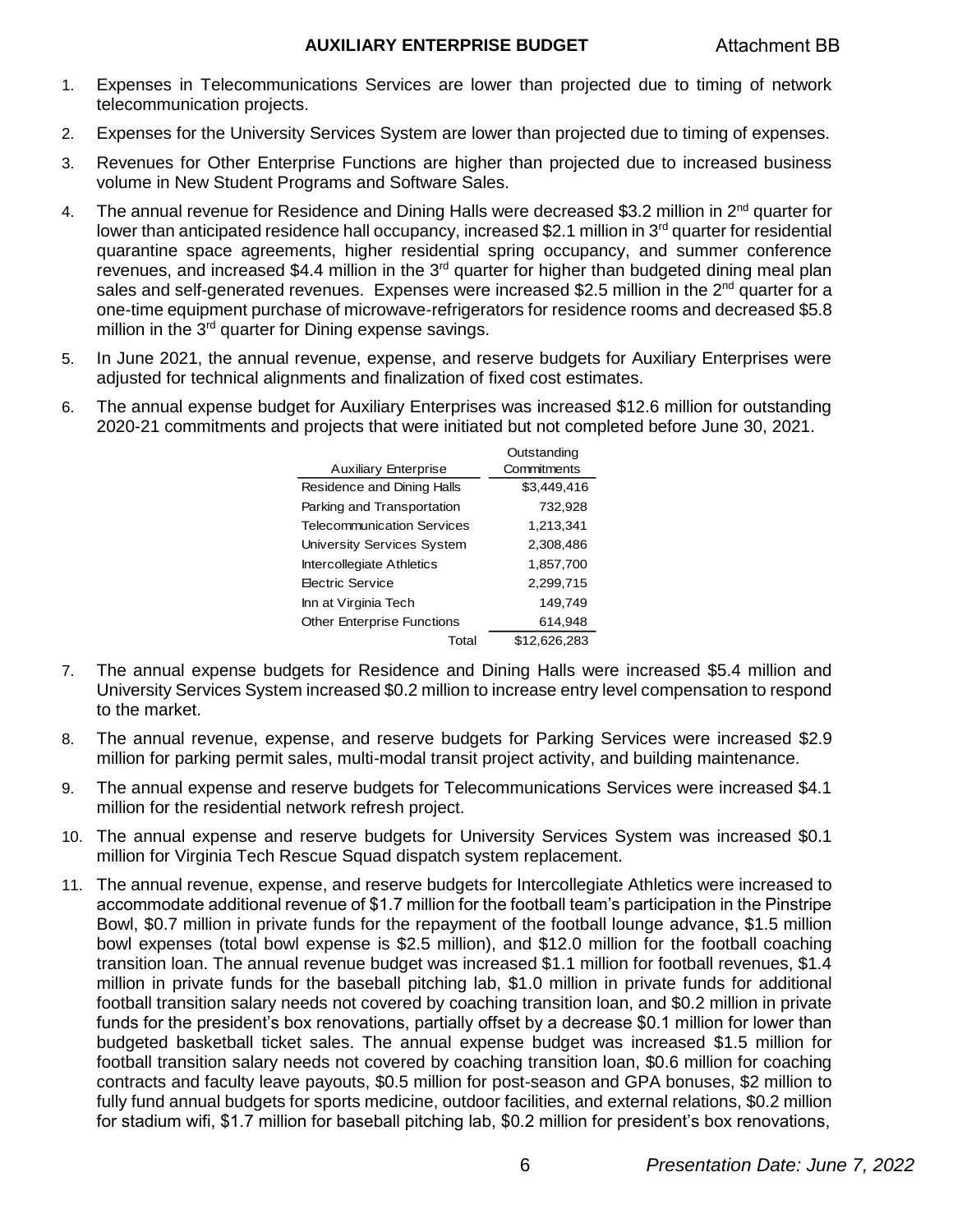and \$2.3 million for indoor practice facility capital project, partially offset by a decrease of \$5.4 Attachment BBmillion for alignment of scholarship expenses to private fundraising.

- 12. The annual revenue budget for the Electric Service auxiliary was decreased \$2.8 million due to lower than projected electric consumption. The annual expense budget was decreased \$2.0 million for lower electric consumption and increased \$2.0 million for higher than budgeted cost of wholesale electricity.
- 13. The annual revenue, expense, and reserve budgets for the Inn at Virginia Tech were decreased for lower than projected business volume and hotel management transition.
- 14. The annual revenue, expense, and reserve budgets for Other Enterprise Functions were increased for sustainability projects, the cost of winding down operations in Printing Services, technical accounting alignments, and scholarship expenses in Licensing and Trademark.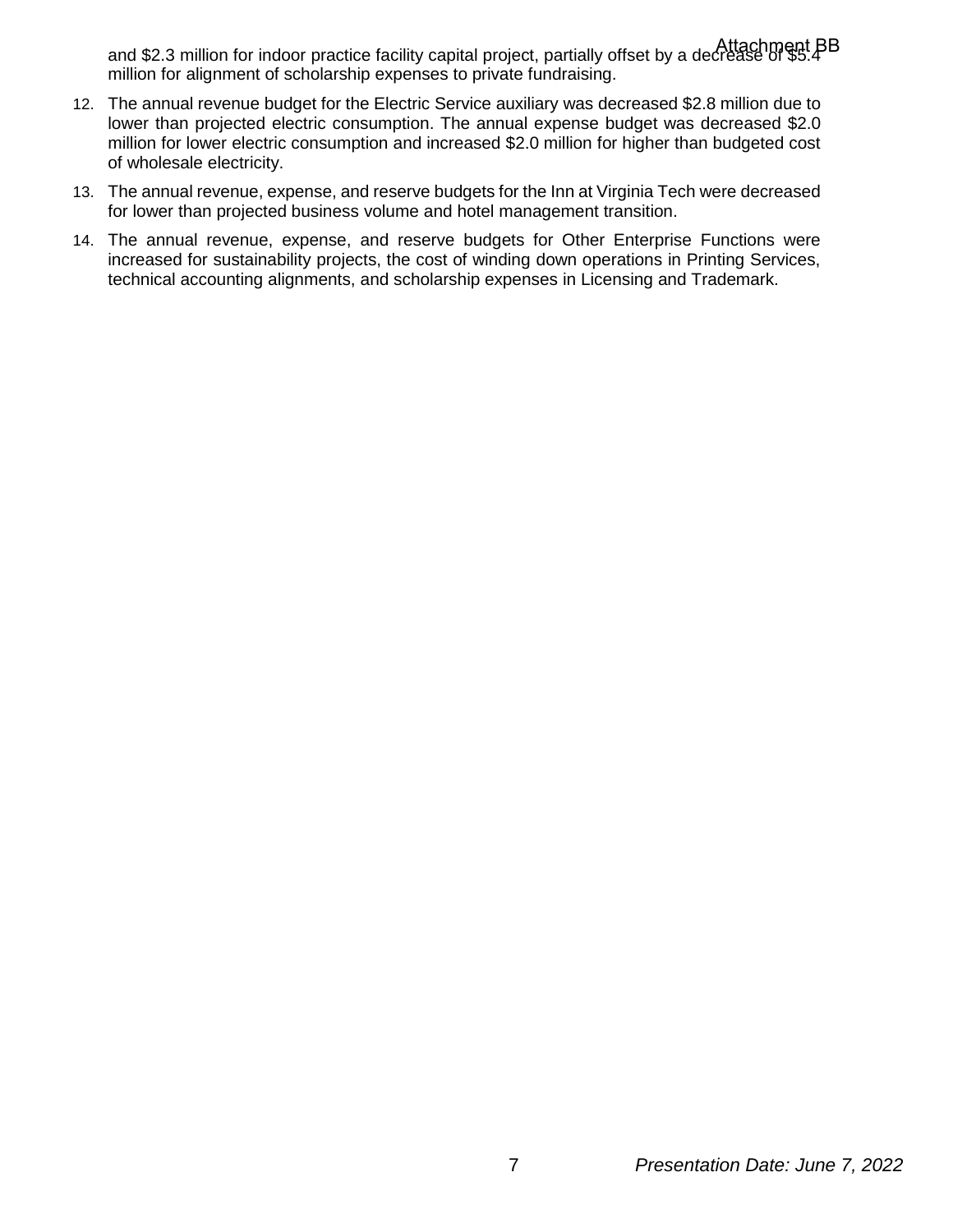|                                                        |                                    | FISCAL YEAR ACTIVITY           |                                   |                                | <b>TOTAL PROJECT BUDGET</b>      |                               |                               |                                          |  |
|--------------------------------------------------------|------------------------------------|--------------------------------|-----------------------------------|--------------------------------|----------------------------------|-------------------------------|-------------------------------|------------------------------------------|--|
|                                                        | <b>PROJECT</b><br><b>INITIATED</b> | <b>ANNUAL</b><br><b>BUDGET</b> | <b>YTD</b><br><b>EXPENDITURES</b> | <b>STATE</b><br><b>SUPPORT</b> | <b>NONGENERAL</b><br><b>FUND</b> | <b>REVENUE</b><br><b>BOND</b> | <b>TOTAL</b><br><b>BUDGET</b> | <b>CUMULATIVE</b><br><b>EXPENDITURES</b> |  |
| EDUCATIONAL AND GENERAL PROJECTS                       |                                    |                                |                                   |                                |                                  |                               |                               |                                          |  |
| <b>Design Phase</b>                                    |                                    |                                |                                   |                                |                                  |                               |                               |                                          |  |
| Planning: Mitchell Hall (Replace Randolph Hall)        | <b>Jul 2020</b>                    | -\$<br>2,500                   | \$<br>775                         | \$                             | \$                               | \$<br>11,000                  | 11,000<br>\$                  | $\boldsymbol{\mathcal{S}}$<br>809(1)     |  |
| Life, Health, Safety, Accessibility, & Code Compliance | <b>Jul 2020</b>                    | 155                            | 85                                | 3,100                          |                                  |                               | 3,100                         | 140(2)                                   |  |
| <b>Planning: New Business Building</b>                 | Apr 2022                           |                                |                                   |                                | 8,000                            |                               | 8,000                         | (3)<br>$\overline{\phantom{a}}$          |  |
| <b>Construction Phase</b>                              |                                    |                                |                                   |                                |                                  |                               |                               |                                          |  |
| <b>Maintenance Reserve</b>                             | On-going                           | 14,300                         | 8,044                             | 29,824                         |                                  |                               | 29,824                        | 18,515(4)                                |  |
| Livestock & Poultry Research Facilities, Phase I       | Oct 2016                           | 13,500                         | 12,419                            | 25,274                         |                                  |                               | 25,274                        | 15,103(5)                                |  |
| Corps Leadership and Military Science Building         | Jun 2019                           | 16,000                         | 12,681                            |                                | 20,650                           | 31,350                        | 52,000                        | 17,799 (6)                               |  |
| Data and Decision Science Building                     | <b>Jul 2019</b>                    | 35,000                         | 31,232                            | 69,000                         | $\overline{\phantom{a}}$         | 10,000                        | 79,000                        | 43,469 (7)                               |  |
| Innovation Campus - Academic Building                  | <b>Jul 2019</b>                    | 30,000                         | 25,479                            | 168,000                        | $\sim$                           | 134,136                       | 302,136                       | 40,342 (8)                               |  |
| <b>Hitt Hall</b>                                       | Apr 2017                           | 6,800                          | 3,244                             |                                | 31,259                           | 53,741                        | 85,000                        | 8,140(9)                                 |  |
| <b>Undergraduate Science Laboratory Building</b>       | <b>Jul 2017</b>                    | 2,000                          | 110                               | 90,412                         |                                  |                               | 90,412                        | 4,786 (10)                               |  |
| <b>Equipment and Special Initiatives</b>               |                                    |                                |                                   |                                |                                  |                               |                               |                                          |  |
| <b>Commonwealth Cyber Initiative</b>                   | May 2019                           | 70                             | 67                                | 1,500                          |                                  |                               | 1,500                         | 1,337 (11)                               |  |
| Fralin Biomedical Research Institute Equipment         | <b>Jul 2020</b>                    | 2,500                          | 1,402                             | 18,133                         |                                  |                               | 18,133                        | 8,942 (12)                               |  |
| <b>Equipment for Workforce Development</b>             | May 2021                           | 1,000                          |                                   | 15,778                         |                                  |                               | 15,778                        | 5,200 (13)                               |  |
| Close-Out                                              |                                    |                                |                                   |                                |                                  |                               |                               |                                          |  |
| <b>Improve Kentland Facilities</b>                     | Sep 2013                           | 363                            | 399                               | 12,463                         | $\blacksquare$                   |                               | 12,463                        | 12,311 (14)                              |  |
| Gas-Fired Boiler at the Central Steam Plant            | Apr 2017                           | 400                            | 501                               |                                | 8,200                            |                               | 8,200                         | 8,038 (15)                               |  |
| <b>Acquisition: Falls Church Property</b>              | Apr 2019                           | 2,850                          |                                   |                                | $\sim$                           | 2,850                         | 2,850                         | (16)                                     |  |
| <b>Chiller Plant Phase II</b>                          | Oct 2016                           | 5,000                          | 5,383                             | 32,655                         | 10,312                           |                               | 42,968                        | 39,541<br>(17)                           |  |
| <b>Holden Hall Renovation</b>                          | Oct 2016                           | 25,000                         | 24,001                            | 57,215                         | 8,962                            | 8,750                         | 74,927                        | 66,009 (18)                              |  |
| <b>Construct Virginia Seafood AREC</b>                 | <b>Jul 2018</b>                    | 1,224                          | 1,224                             | 2,500                          |                                  |                               | 2,500                         | 2,500 (19)                               |  |
| TOTAL EDUCATIONAL AND GENERAL PROJECTS                 |                                    | 158,662<br>\$                  | 127,045<br>\$                     | \$525,855                      | $\mathfrak{S}$<br>87,383         | \$251,827                     | 865,065<br>\$                 | $\mathbb{S}^-$<br>292,981                |  |

## **CAPITAL OUTLAY PROJECTS AUTHORIZED AS OF MARCH 31, 2021** Dollars in Thousands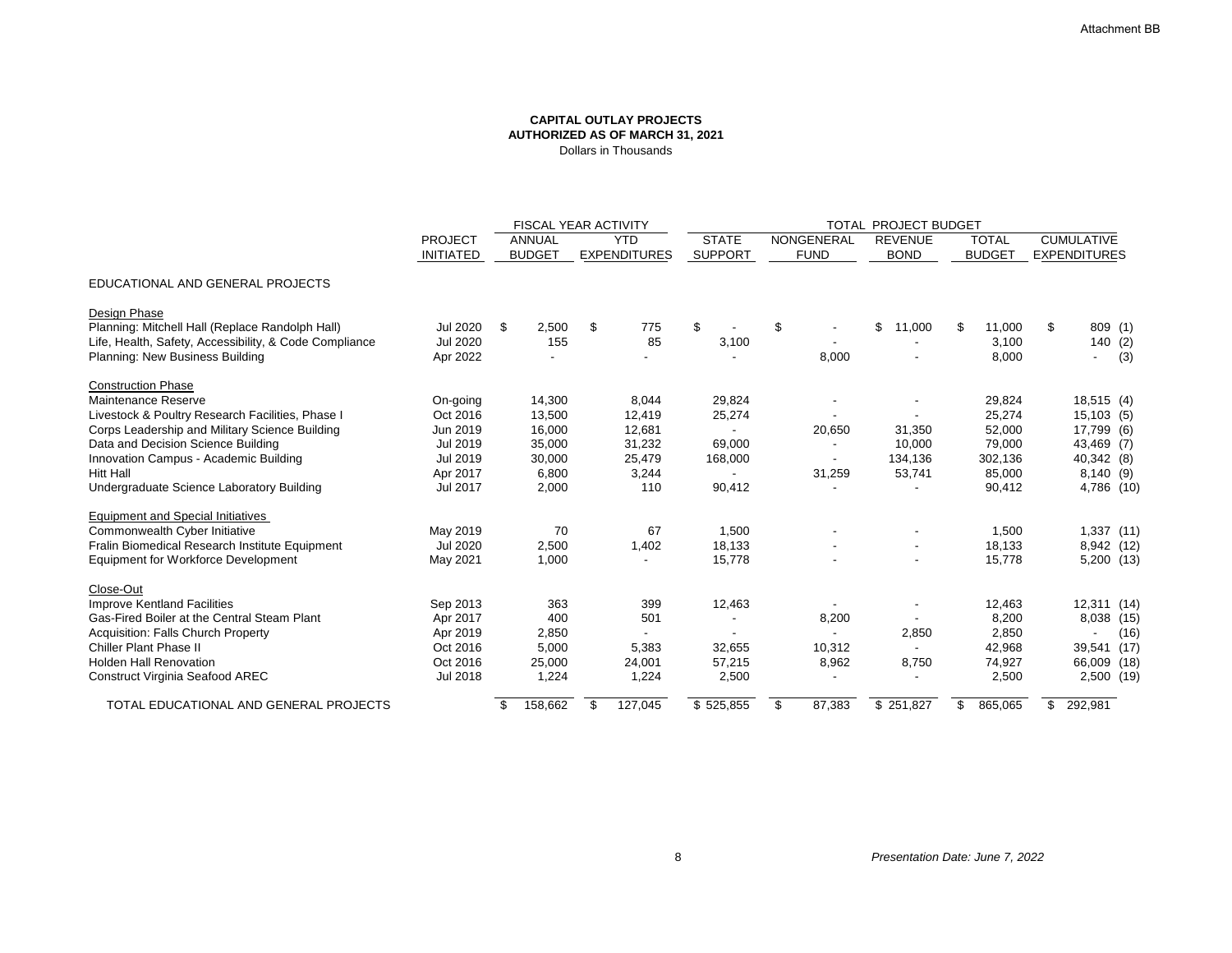#### **CAPITAL OUTLAY BUDGET**

#### **Education and General Projects**

- 1. Planning: Mitchell Hall (Replace Randolph Hall): This state authorized planning project will design the replacement of Randolph Hall with an approximately 284,000 gross square foot building to accommodate engineering instruction and research. In accordance with the state capital budget program, the university will temporarily fund the planning costs and be reimbursed through a request for construction funding. Schematic design is underway.
- 2. Life, Health, Safety, Accessibility, & Code Compliance: This project improves pedestrian connectors to ensure accessible service in the North Academic District. Working drawings are underway with market pricing expected October 2022.
- 3. Planning: New Business Building: This is a new planning project authorized at the April Board of Visitors meeting to design a 104,000 gross square foot building for the Pamplin College of Business. A/E and CMAR procurements are underway.
- 4. Maintenance Reserve: The total project budget reflects \$2.73 million of carryforward from fiscal year 2020, and the State's fiscal year 2021 and fiscal year 2022 appropriations totaling \$27.46 million. The annual budget amount reflects the pace necessary to meet the state's 85 percent spending performance requirement by June 30, 2022.
- 5. Livestock & Poultry Research Facilities, Phase I: This project is the first of two phases to renew existing facilities for the livestock and poultry programs. Construction is underway for the swine, poultry, beef, and equine packages. Packages for three hay barns and demolition are under development. Construction funding for those packages is included in the Executive Budget Bill for the 2022 General Assembly session. The annual budget was increased to account for the pace of the contractor's work. Resources are available and sufficient to cover the accelerated cash flows, and the project remains within the authorized total budget.
- 6. Corps Leadership and Military Science Building: The project consolidates the Corps of Cadets and ROTC programs in the northern portion of the Upper Quad project. Construction is underway with substantial completion expected July 2023. The annual budget was increased to account for the pace of the contractor's work. Resources are available and sufficient to cover the accelerated cash flows, and the project remains within the authorized total budget.
- 7. Data and Decision Sciences Building: Construction of the new 120,000 gross square foot building is underway with substantial completion expected April 2023.
- 8. Innovation Campus Academic Building: This project will construct a new 300,000 gross square foot academic building with below grade parking as part of the Innovation Campus in Alexandria Virginia. Construction of the parking garage and foundation is underway. The university received a Guaranteed Maximum Price (GMP) construction contract for the building package with substantial completion expected April 2024. The annual budget was increased to account for the pace of shared infrastructure activity. Resources are available and sufficient to cover the accelerated cash flows, and the project remains within the authorized total budget.
- 9. Hitt Hall: This project houses an expansion of Myers-Lawson School of Construction, a new dining center, and other academic spaces. Sitework is underway. Construction is underway and substantial completion expected March 2024. The annual budget was increased to account for the pace of the contractor's work. Resources are available and sufficient to cover the accelerated cash flows, and the project remains within the authorized total budget.
- 10. Undergraduate Science Laboratory Building: This project will construct a 102,000 gross square foot science instruction laboratory building. The university received a Guaranteed Maximum Price (GMP) construction contract for the project January 28, 2022 with construction starting April 2022 and substantial completion April 2024. The project received a General Fund administrative supplement on March 8, 2022 to cover a minor market price adjustment necessary to award the construction contract. The annual budget was decreased to account for the timing of the construction contract.
- 11. Commonwealth Cyber Initiative: This project makes improvements to support the Commonwealth Cyber Initiative Hub renovations, space enhancements, and equipment. The Virginia Innovation Partnership Authority (VIPA) approves spending requests which are then allocated to Virginia Tech for procurement. The maximum appropriation from the Commonwealth is \$3.5 million. The annual budget was decreased to account for extended lead times for equipment orders.
- 12. Fralin Biomedical Research Institute Equipment: This funding supports the procurement and installation of specialized research equipment for the Fralin Biomedical Research Institute. The annual budget was decreased to account for extended lead times for equipment orders.
- 13. Equipment for Workforce Development: This project supports space and equipment purchases for the instructional programs associated with the Tech Talent Investment Program. The annual budget was adjusted to account for extended lead times for equipment orders.
- 14. Improve Kentland Facilities: The project is substantially complete and the total cost is expected to be \$12.46 million. The project will be closed and financial accounts terminated when final invoices are received and paid.
- 15. Gas-Fired Boiler at the Central Steam Plant: This project is substantially complete and the total cost is expected to be \$8.038 million. The project will be closed and financial accounts terminated when final invoices are received and paid.
- 16. Acquisition: Falls Church Property: This project was established to acquire the fee simple title to the 5.33 acres currently leased from and owned by the City of Falls Church for a net cost of \$2.85 million. The university is working on a sale transaction for the property with the City of Falls Church.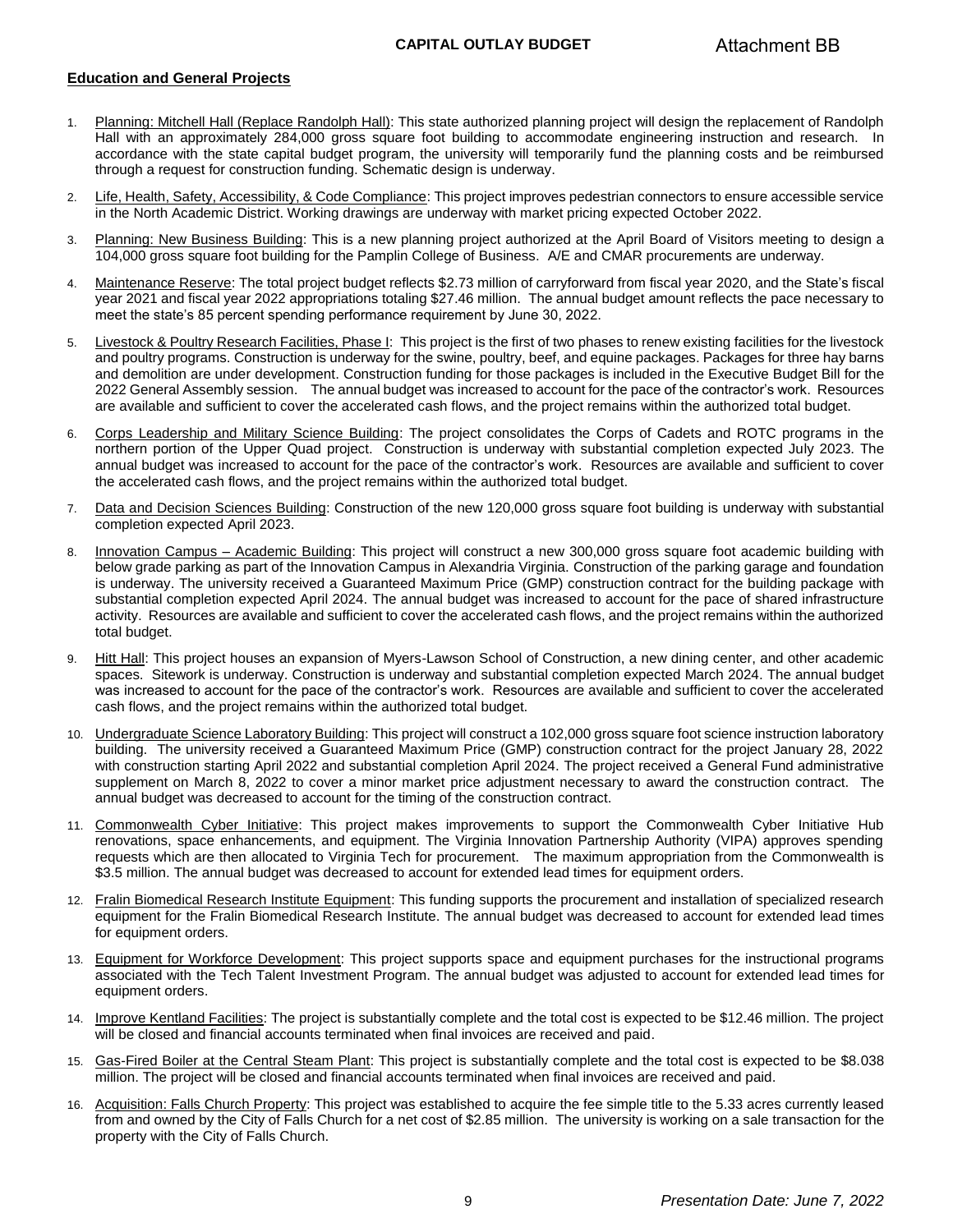#### CAPITAL OUTLAY BUDGET (Continued)

- 17. Chiller Plant Phase II: This project is substantially complete and the total cost is expected to be \$42.968 million. The project will be closed and financial accounts terminated when final invoices are received and paid.
- 18. Holden Hall Renovation: This project is substantially complete and the total cost is expected to be \$74.927 million. The project will be closed and financial accounts terminated when final invoices are received and paid. The annual budget was increased to account for the pace of the contractor's work. Resources are available and sufficient to cover the accelerated cash flows, and the project remains within the authorized total budget.
- 19. Construct Virginia Seafood AREC: This project is substantially complete. The project has exhausted the State resources and will be closed at the end of the fiscal year.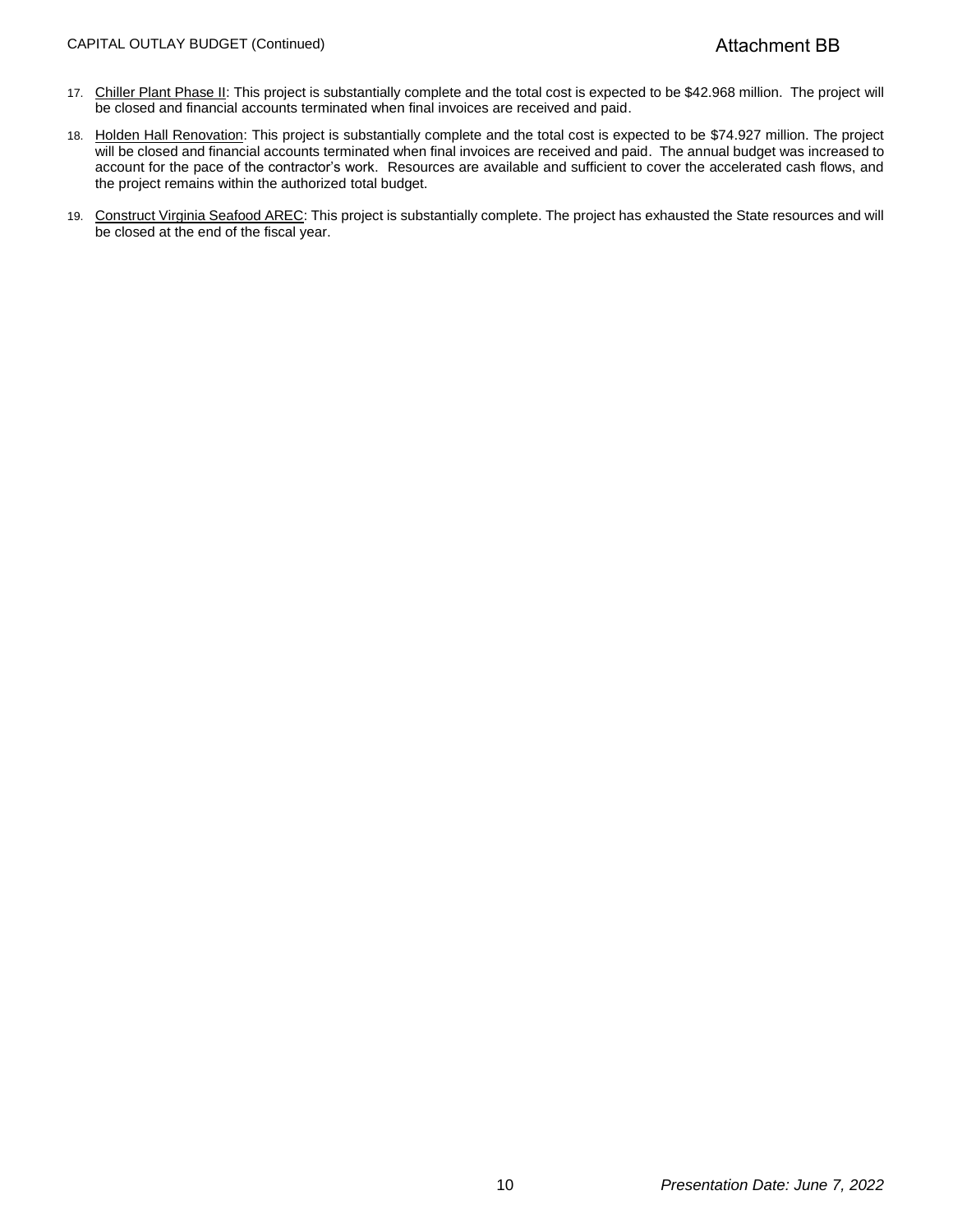# Capital Outlay Projects Authorized as of March 31, 2022 (Continued)

## Dollars in Thousands

|                                                      |                                    |                                | <b>FISCAL YEAR ACTIVITY</b>       | <b>TOTAL PROJECT BUDGET</b>    |                                      |                               |                               |                                          |
|------------------------------------------------------|------------------------------------|--------------------------------|-----------------------------------|--------------------------------|--------------------------------------|-------------------------------|-------------------------------|------------------------------------------|
|                                                      | <b>PROJECT</b><br><b>INITIATED</b> | <b>ANNUAL</b><br><b>BUDGET</b> | <b>YTD</b><br><b>EXPENDITURES</b> | <b>STATE</b><br><b>SUPPORT</b> | NONGENERAL<br><b>FUND</b>            | <b>REVENUE</b><br><b>BOND</b> | <b>TOTAL</b><br><b>BUDGET</b> | <b>CUMULATIVE</b><br><b>EXPENDITURES</b> |
| <b>AUXILIARY ENTERPRISE PROJECTS</b>                 |                                    |                                |                                   |                                |                                      |                               |                               |                                          |
| Design Phase<br><b>Student Wellness Improvements</b> | Jun 2016                           | $\mathfrak{F}$<br>2,500        | \$<br>556                         | $\mathfrak{L}$                 | $\mathfrak{S}$<br>13,310             | $\mathfrak{L}$<br>44,690      | $\mathfrak{S}$<br>58,000      | 5,621(1)<br>\$                           |
| <b>Construction Phase</b>                            |                                    |                                |                                   |                                |                                      |                               |                               |                                          |
| <b>Maintenance Reserve</b>                           | On-going                           | 8,000                          | 7,838                             |                                | 8,000                                |                               | 8,000                         | 7,838 (2)                                |
| New Upper Quad Residence Hall                        | Jun 2019                           | 13,000                         | 8,575                             | $\overline{\phantom{a}}$       | 2,000                                | 40,000                        | 42,000                        | $11,062$ (3)                             |
| <b>Dietrick Renovation</b>                           | Sept 2017                          | 1,200                          | 108                               | $\blacksquare$                 | 9,131                                |                               | 9,131                         | $1,056$ (4)                              |
| Close-Out                                            |                                    |                                |                                   |                                |                                      |                               |                               |                                          |
| Student-Athlete Performance Center                   | Mar 2018                           | 18                             | 18                                |                                | 20,417                               |                               | 20,417                        | 19,726 (5)                               |
| <b>Creativity &amp; Innovation District LLC</b>      | Oct 2016                           | 17,176                         | 14,082                            |                                | 15,880                               | 89,620                        | 105,500                       | 102,018 (6)                              |
| <b>Planning: Tennis Center Improvements</b>          | Aug 2016                           | 107                            | 106                               |                                | 809                                  |                               | 809                           | 491 (7)                                  |
| Global Business & Analytics Complex Residence Halls  | Jun 2019                           |                                |                                   |                                |                                      | 84,000                        | 84,000                        | $1,269$ (8)                              |
| TOTAL AUXILIARY ENTERPRISE PROJECTS                  |                                    | 42,001<br>\$                   | 31,282<br>$\mathfrak{L}$          | \$                             | $\boldsymbol{\mathcal{S}}$<br>69,546 | \$258,310                     | 327,856<br>$\mathfrak{L}$     | $\mathbb{S}$<br>149,081                  |
| <b>GRAND TOTAL</b>                                   |                                    | 200,663                        | \$<br>158,328                     | \$525,855                      | $\mathfrak{S}$<br>156,929            | \$510,137                     | \$1,192,921                   | \$442,063                                |

11 *Presentation Date: June 7, 2022*